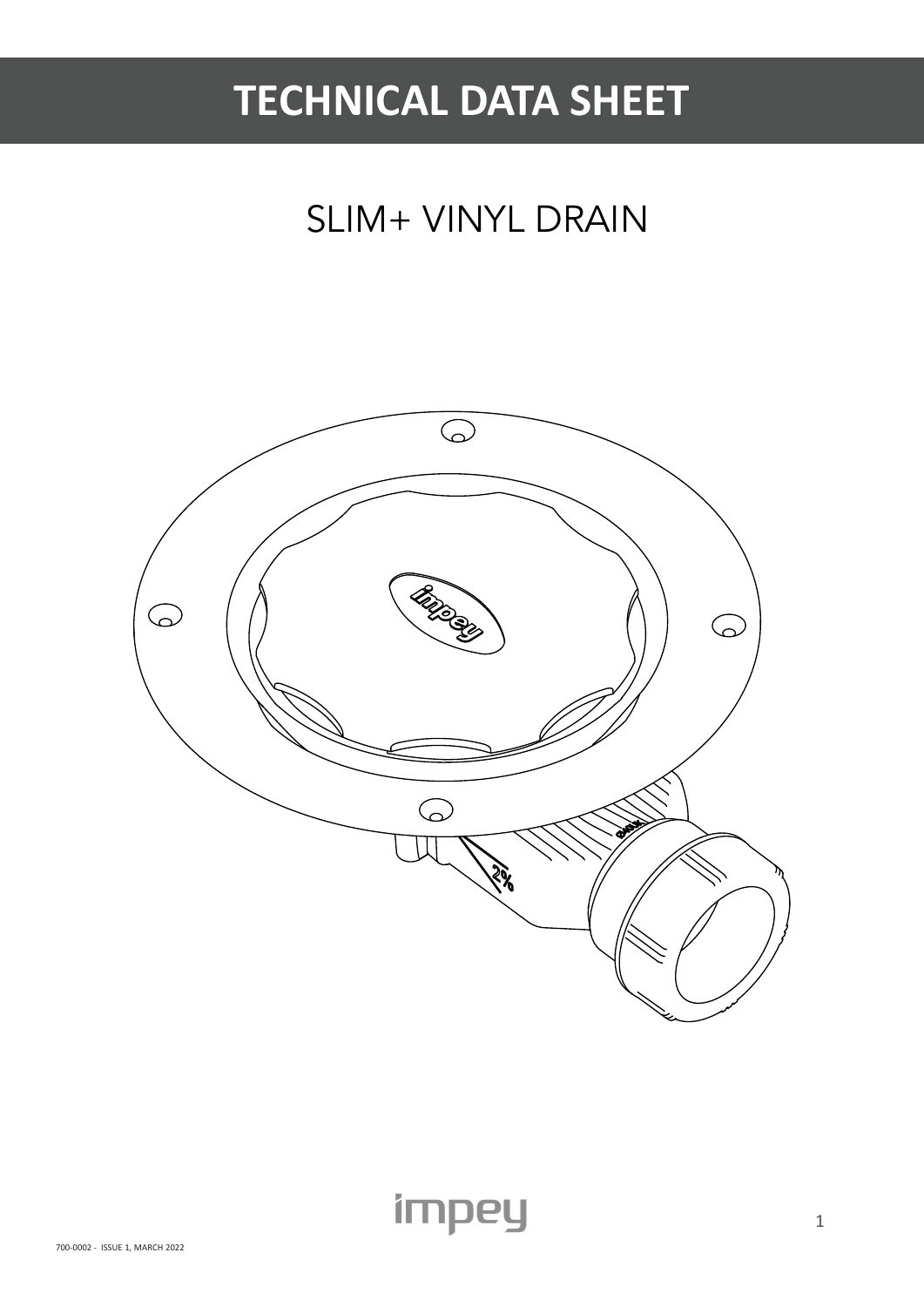### **SLIM+ DRAIN FEATURES**

#### Overview:

The Slim+ drain is the ideal solution for shallow floors which require gravity drainage. The drain features a fully waterless trap and has been specifically designed to secure the vinyl into place using the vinyl clamp. The combined use of the vinyl clamp and a non-soluble floor adhesive, help achieve a watertight seal at the drainage point. The Slim+ drain is available with a grey or chrome plated cap.

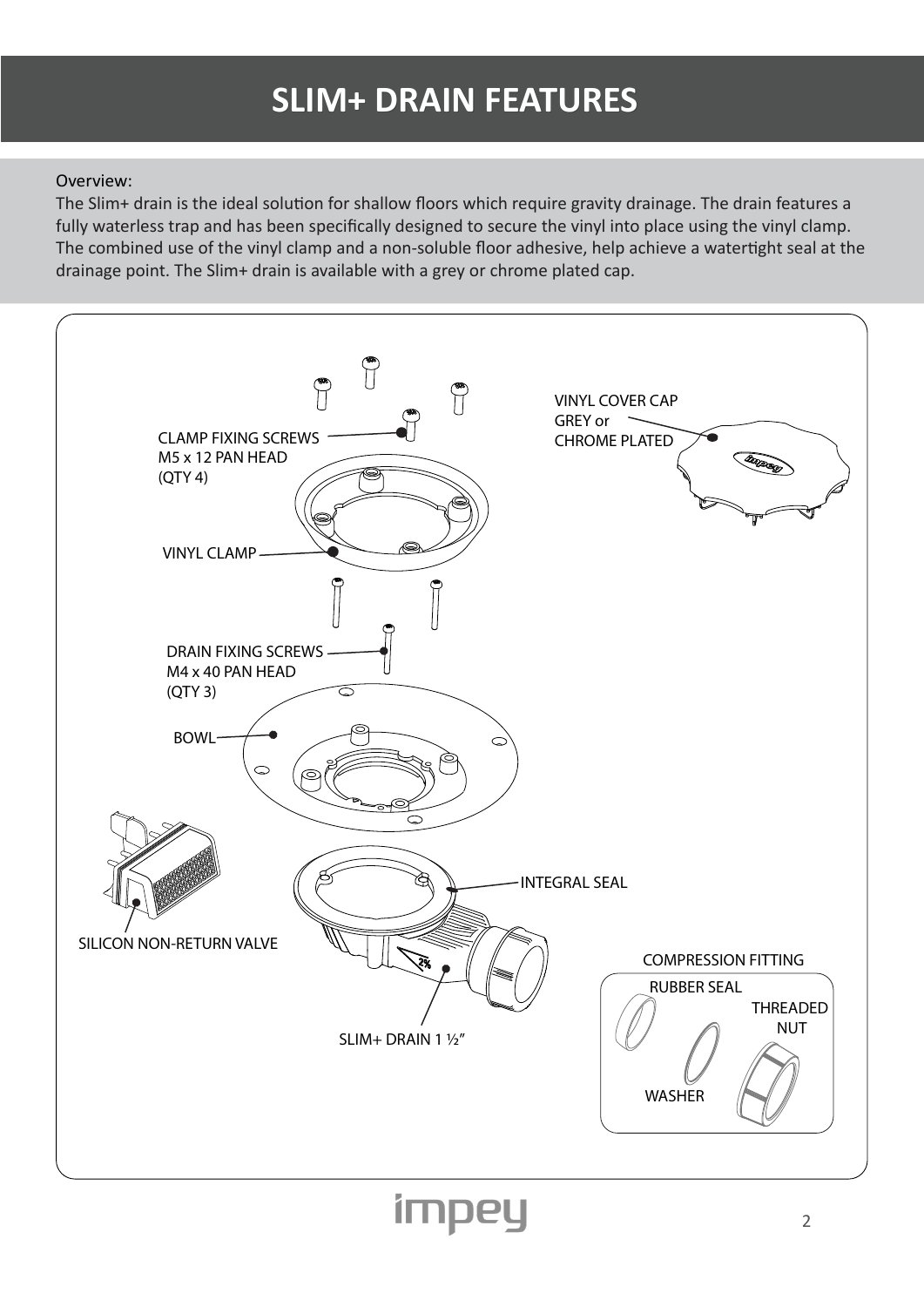### **SLIM+ DRAIN FEATURES**

| <b>FEATURES</b>                                                                            | <b>SLIMLINE DRAIN</b> |
|--------------------------------------------------------------------------------------------|-----------------------|
| Horizontal outlet;<br>Ø40mm solvent weld and/or compression                                |                       |
| Horizontal outlet;<br>Ø50mm solvent weld or push fit<br>(threaded section must be removed) |                       |
| Removable silcone non-return valve                                                         |                       |
| Easy to maintain & clean (top access)                                                      |                       |
| <b>Vinyl Clamp</b>                                                                         |                       |
| Anti Back-Siphoning system                                                                 |                       |
| <b>Waterless Trap</b>                                                                      |                       |

impey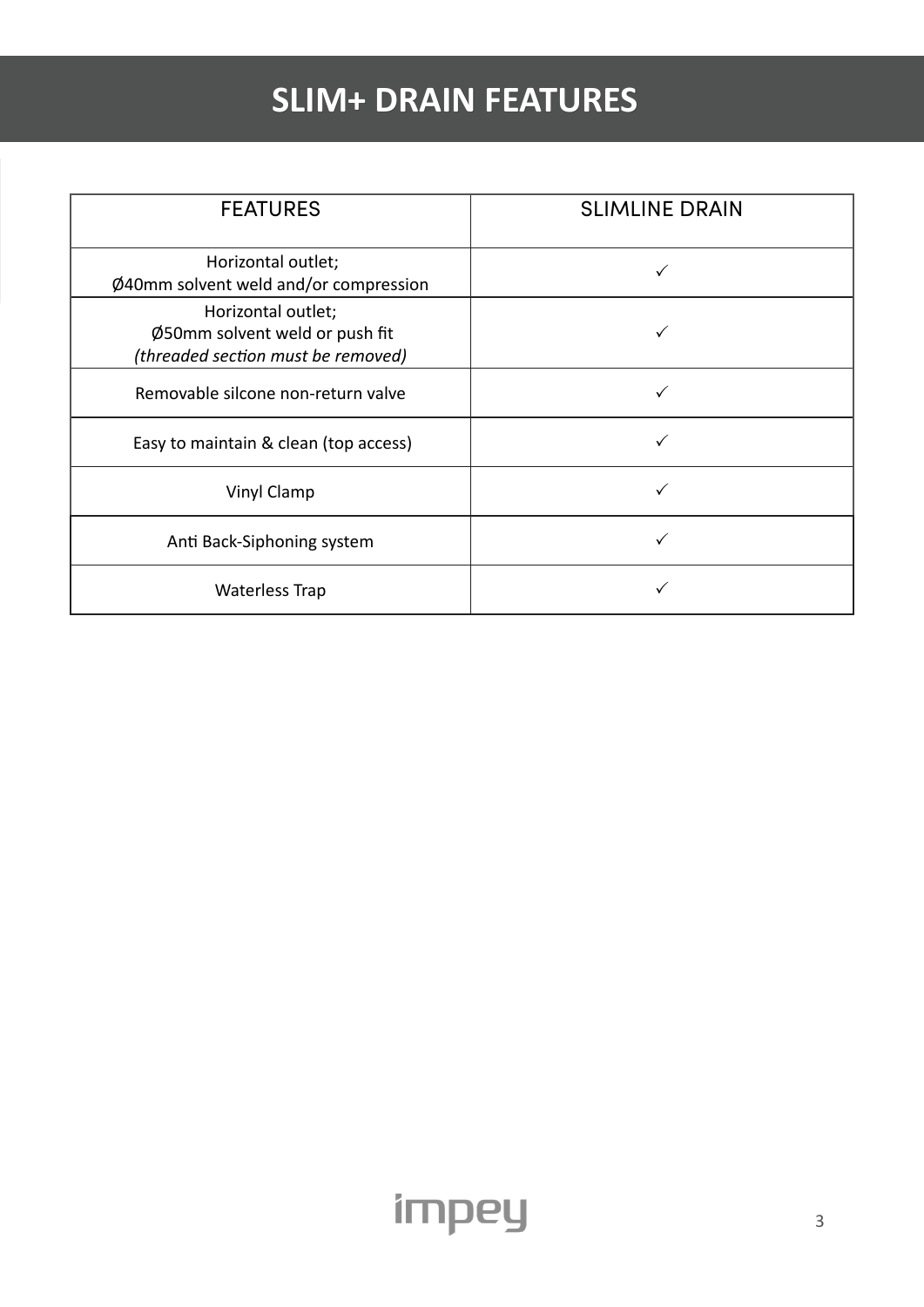### **SLIM+ DIMENSIONS**

#### **SLIM+ DIMENSIONS & INSTALLING**



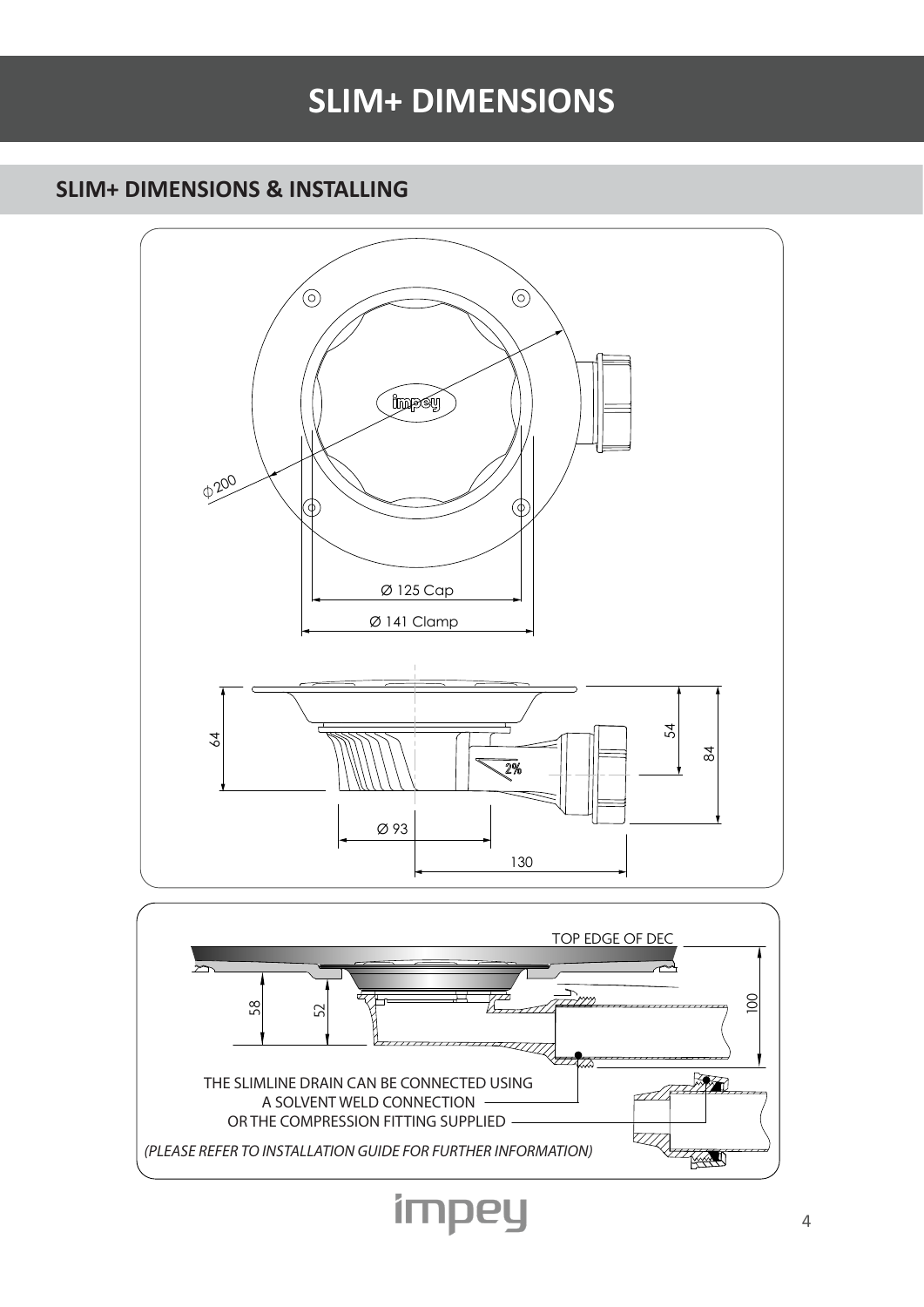#### **DRAIN TOP OPTIONS & INSTALLING**

**The vinyl drain cap and clamp are avilable in a Grey and Chrome plated finish.** 



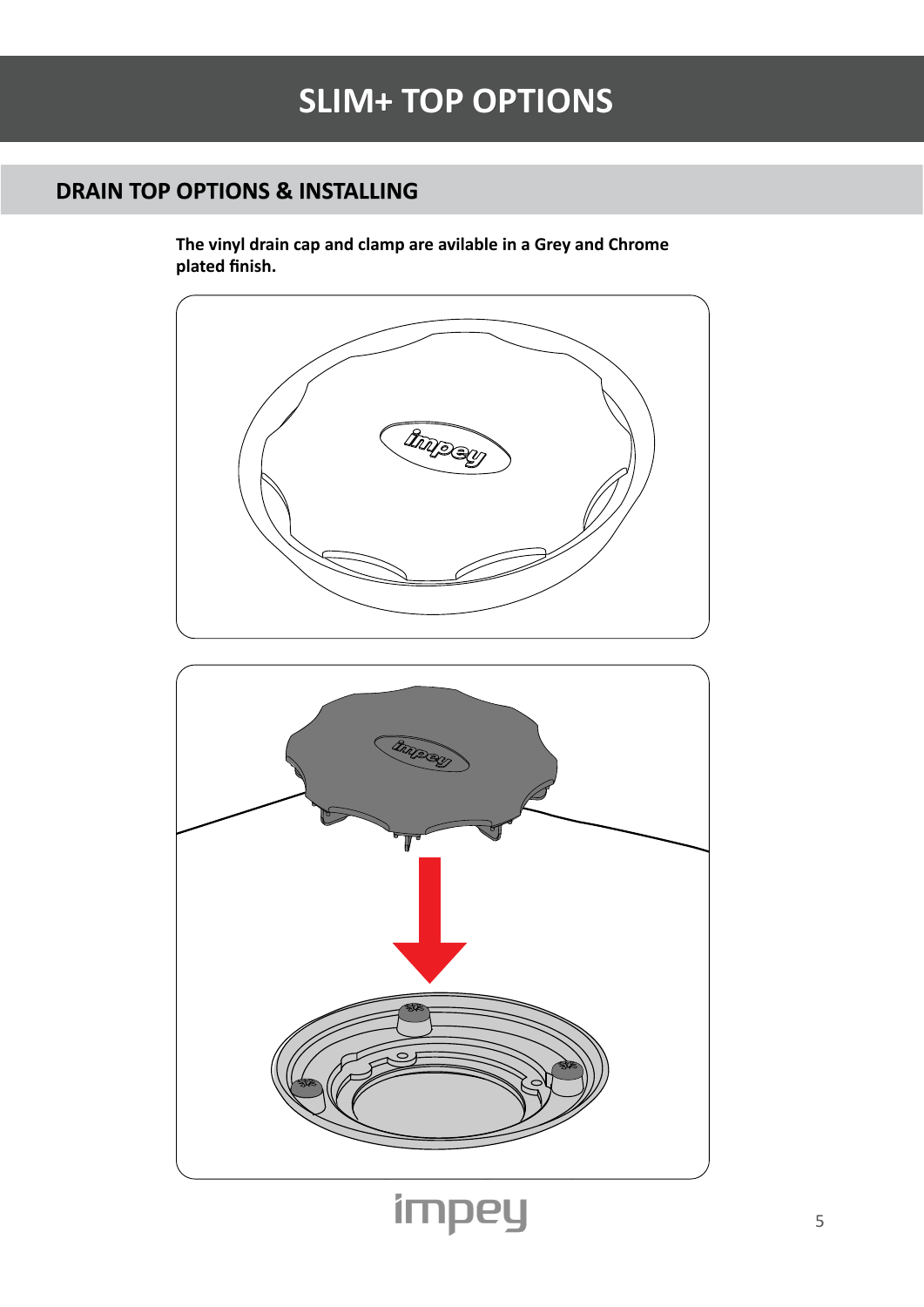### **SLIM+ DRAIN PRODUCT CODES & FLOW RATES**

#### **PRODUCT CODES**

| DRAIN PRODUCT CODE | <b>DESCRIPTION</b>                           |
|--------------------|----------------------------------------------|
| SLW2VG/H           | VINYL DRAIN SLIM+ HORIZONTAL - GREY          |
| SLW2VCP/H          | VINYL DRAIN SLIM+ HORIZONTAL - CHROME PLATED |

#### **SPARE PARTS**

| <b>SPARE PRODUCT CODE</b> | <b>DESCRIPTION</b>                         |
|---------------------------|--------------------------------------------|
| CCK450                    | DRAIN SUMP                                 |
| CCK451                    | DRAIN BOWL, VINYL CLAMP & GREY COVER CAP   |
| <b>CCK455</b>             | DRAIN BOWL, VINYL CLAMP & CHROME COVER CAP |
| CCK430B                   | SILICONE NON-RETURN VALVE                  |

#### **FLOW RATES**

| <b>HEAD OF WATER</b> | L/min |
|----------------------|-------|
| 15mm head of water   |       |